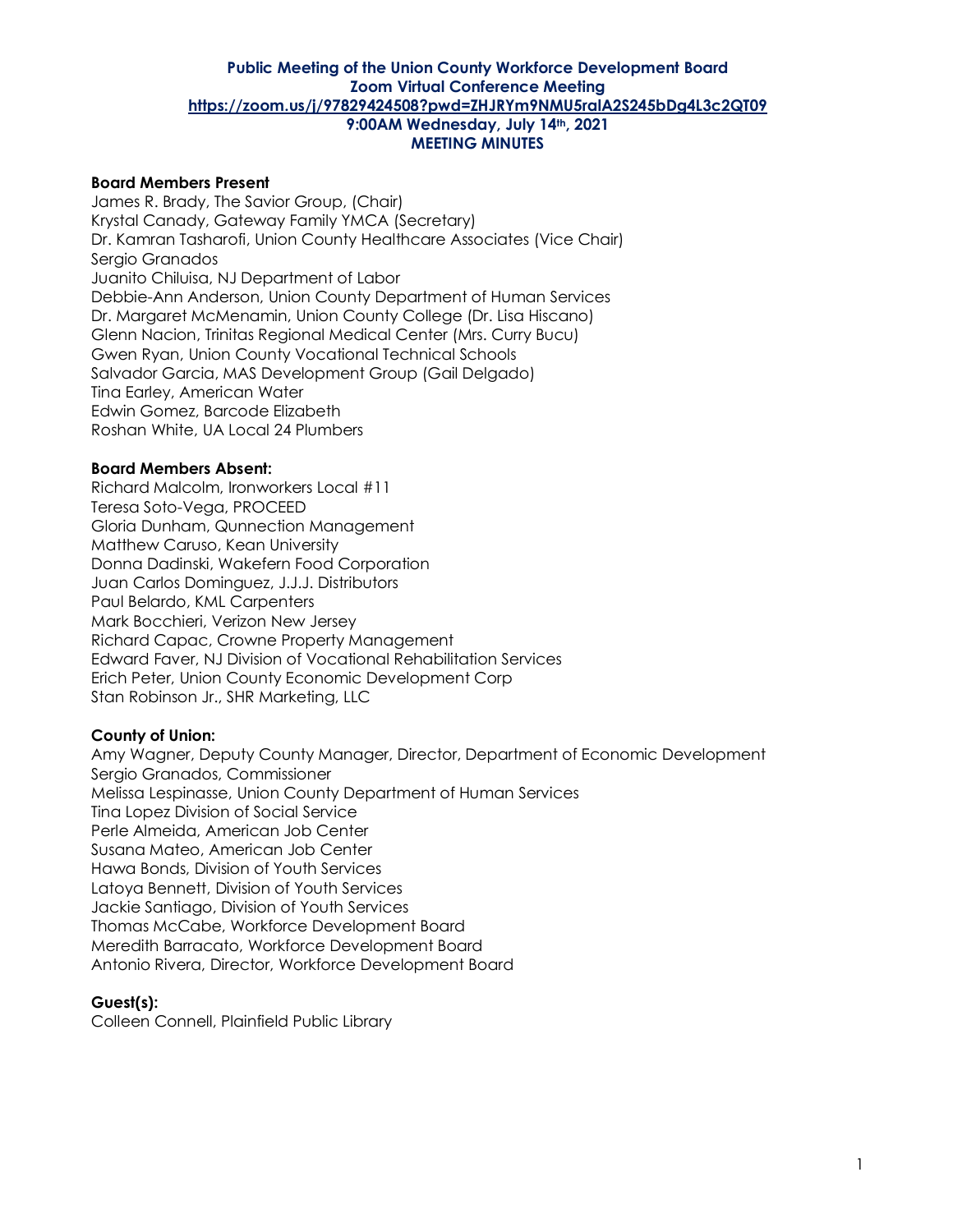## I. **Call to Order & Welcome**

The meeting was called to order by **James Brady**, Chairman, Workforce Development Board, at 9:02AM.

#### II. **Pledge of Allegiance**

The Pledge of Allegiance to the flag of the United State of America was recited.

### III. **Open Public Meetings Act**

The Open Public Meetings Act Statement below was read by **Meredith Barracato** into the record:

PURSUANT TO THE REQUIREMENTS OF N.J.S.A. 10:4-10 OF THE OPEN PUBLIC MEETINGS ACT, ADEQUATE NOTICE OF THIS MEETING OF THE UNION COUNTY WORKFORCE DEVELOPMENT BOARD HAS BEEN GIVEN BY MAILING THE YEAR 2021 ANNUAL MEETING SCHEDULE TO THE NEWSPAPERS CIRCULATING WITHIN THE COUNTY OF UNION AND DESIGNATED TO RECEIVE SUCH NOTICE, AND BY POSTING THE YEAR 2021 ANNUAL MEETING SCHEDULE IN THE COUNTY COURT HOUSE, THE UNION COUNTY WORKFORCE DEVELOPMENT BOARD WEBSITE, AND BY FILING THE YEAR 2021 ANNUAL MEETING SCHEDULE WITH THE OFFICE OF THE COUNTY CLERK.

FURTHERMORE, ADEQUATE NOTICE OF THE LOCATION OF THIS MEETING HAS BEEN GIVEN BY PROVIDING AT LEAST FORTY-EIGHT HOUR NOTICE TO THE NEWSPAPERS CIRCULATING WITHIN THE COUNTY OF UNION AND DESIGNATED TO RECEIVE SUCH NOTICE AND BY POSTING THE SAID NOTICE AT LEAST FORTY-EIGHT HOURS PRIOR TO THIS MEETING IN THE COURT HOUSE, THE UNION COUNTY WORKFORCE DEVELOPMENT BOARD WEBSITE, AND BY FILING THE NOTICE AT LEAST FORTY-EIGHT HOURS IN ADVANCE OF THIS MEETING WITH OFFICE OF THE COUNTY CLERK.

THE OPEN PUBLIC MEETINGS ACT STATEMENT SHALL BE ENTERED IN FULL IN THE MINUTES OF THIS MEETING.

## IV. **Roll Call**

**Meredith Barracato** conducted the roll-call of the UCWDB members in attendance. Union County employees present and guests were acknowledged on the record, as reflected on page one of these minutes.

#### V. **Approval of the Minutes**

The minutes of the **June 9th 2021** meeting were presented for a vote.

**Krystal Canady** made a motion to approve the meeting minutes for June 9th 2021. **Gwen Ryan** seconded the motion. The motion was approved unanimously.

#### VI. **Budget & Expense Report**

Chairman James Brady stated that the budget and expense report was available to present.

### VII. **Director's Report/Resolutions of the Union County Workforce Development Board**

Director Antonio Rivera stated there were six resolutions before the board for consideration.

**BOARD ACTION** a. **Resolution No. 2021-22:** Resolution of the Union County Workforce Development Board Providing Workforce Innovation Resource Guidance to the American Job Center Partners.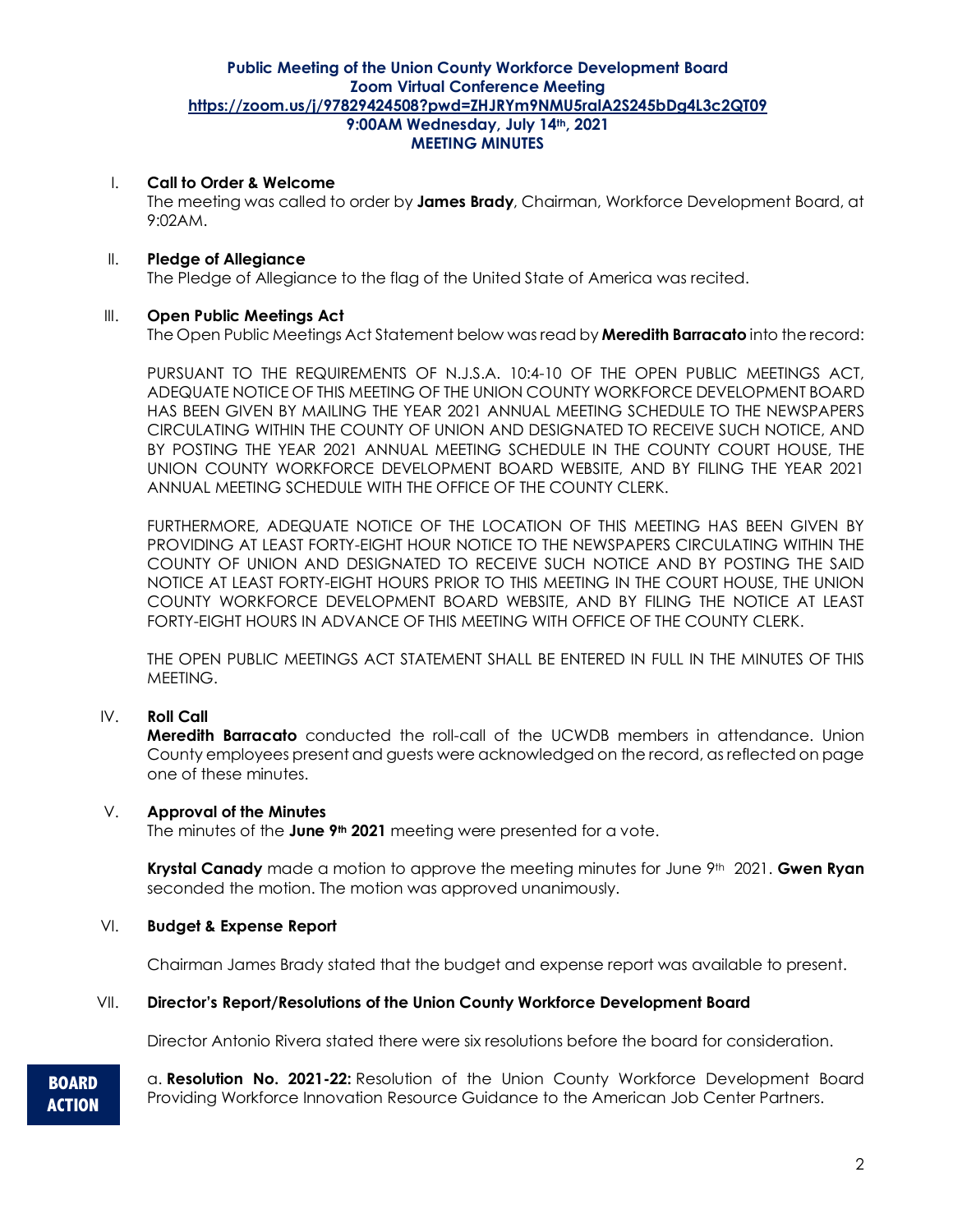Director Rivera stated that the function of the Workforce Development Board is to provide clear strategic goals and well-informed policy objectives to help operationalize the vision of the Workforce Innovation and Opportunity Act (WIOA). This resolution intends to provide a baseline for all American Job Center Partners (AJCP) by providing all the available resources. The resolution will allow the partners to understand how to manage and be a part of the American Job Center Network. In addition Director Rivera mentioned there is uniform guidance for WorkFirst New Jersey services, Workforce Learning Link services, and state and local area strategic plans. As well as information on Training and Employment Guidance Letters (TEGLs) and Training Employment Notices (TENs).

Chairman James Brady asked if UCWDB can update the 2019 Union County Strategic Plan for 2021. Director Rivera informed Chairman Brady that he inquired with the State Employment and Training Commission (SETC) on guidance regarding the new plan but nothing is available at the moment. Director Rivera mentioned that the SETC would typically issue guidance in September and require the new plan by December, which causes obstacles in scheduling public meetings. However, the Workforce Development Board has been meeting with committee members to update the local plan. Director Rivera added internal discussions with Deputy County Manager Amy Wagner and Director of Human Services Debbie Ann Anderson, on the plan, especially with the concerns over COVID-19.

**Chairman James Brady** requested a motion to approve **Resolution No. 2021-22. Dr. Kamran Tasharofi** made a motion to approve Resolution No. 2021-22. **Krystal Canady** seconded the motion. The motion to approved unanimously.

**BOARD ACTION** b. **Resolution No. 2021-23:** Resolution of the Union County Workforce Development Board Adopting the Workforce Innovation Notices Issued by the New Jersey Department of Labor as Local Workforce Guidance Policy.

Director Rivera stated the Workforce Development Board had created a Google link with Workforce Innovation Notices (WINs) to ensure all the AJCPs have access to state policies that will guide the operations and how partners should operate and execute their functions. Director Rivera mentioned that in the past, the AJC had access to the policies, in addition to a person dedicated to reviewing and training staff. That person has retired, and after discussing with Melissa Lespinasse, this policy has been created to meet the needs of the AJC.

Dr. Lisa Hiscano asked Director Rivera if there was a resource available via Google doc or link, and will all the partners have this information sent to them? Director Rivera mentioned he would be sharing with everyone this information. Dr. Hiscano asked if the UCWDB will provide the partners with the UCWDB's interpretation of the policy and how the UCWDB will provide the information to the partners. Director Rivera mentioned that the WDB has approved policy and procedures regarding the state policies and will provide additional technical assistance and guidance. Director Rivera mentioned that as Federal or state regulations change, which would require an update on the UCWDB side, and UCWDB will share that information with the partners so everyone is on the same page.

Chairman James Brady asked if the policies that date back to 2017 are still relevant today? Director Rivera mentioned that the policies are still relevant since the Workforce Innovation and Opportunity Act was established in 2014 and the Department of Labor only started creating policies in 2017. He added that even though some of the policies are not updated by the Department of Labor, the UCWDB can still use them as guides for local policies.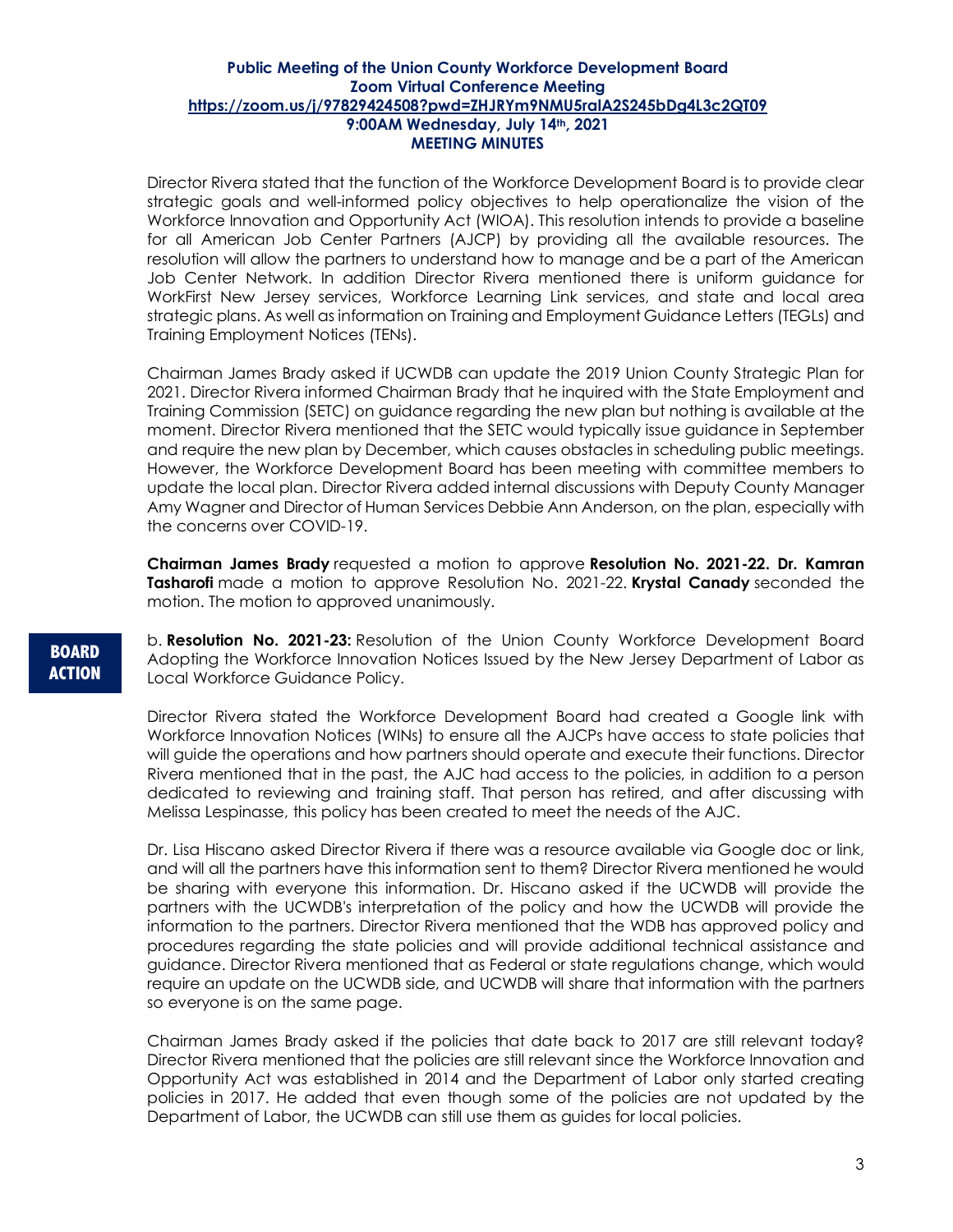Krystal Canady asked how many partners are there. Director Rivera mentioned that 25 American Job Center Partners within the network who had signed a memorandum of understanding (MOU) with the UCWDB. Krystal Canady asked if they would be able to get a listing of the partners within the network. Director Rivera stated yes.

**Chairman James Brady** requested a motion to approve **Resolution No. 2021-23. Dr. Kamran Tasharofi** made a motion to approve Resolution No. 2021-23. **Krystal Canady** seconded the motion. The motion to approved unanimously.

# **BOARD ACTION**

c. **Resolution No. 2021-24**: Resolution of the Union County Workforce Development Board Adopting the Program Year 2021 Union County Workforce Development Area Budget.

Tom McCabe reviewed the budget report for PY 2021 line items in the administrations, operations, and sub-recipient contract categories.

Tom McCabe reviewed the new budget and allocation report for PY 2021 and how the UCWDB plans on spending the funds.

Dr. Lisa Hiscano questioned if the UCWDB has moved away from offering Individualized Training Accounts (ITAs) because she only saw class size contracts mentioned in the budget for PY 2021? Director Rivera mentioned that the ITAs fall under line item 22 in the budget under Comprehensive Career Services. He would discuss the comprehensive career services, including the ITAs in Resolution No. 2021-26. Dr. Lisa Hiscano thanks Director Rivera for his response and added that she thought class size contracts were great for recruiting purposes.

Amy Wagner asked Director Rivera to share how the current budget numbers compare to previous years? Director Rivera showed a slide from the June 9th, 2021 meeting that depicts the 2016 to 2021 budgets. Director Rivera mentioned that all the years' budgets had been consistent and level funding except 2020 due to COVID. He stated budget line 10 class size training contacts and budget line 22 comprehensive career services are funds and resources for training clients. He added that Tom McCabe would be discussing PY 2020 budget modification that the UCWDB is proposing to add to class size training for WorkFirst New Jersey Clients.

Commissioner Sergio Granados inquired if there was funding to help in school and out-of-school youth? Director Rivera stated yes. Commissioner Sergio Granados asked if the UCWDB provides funding for the Union County College (UCC) Workforce Innovation Business Center (WIBC)? Director Rivera stated yes.

**Chairman James Brady** requested a motion to approve **Resolution No. 2021-24. Dr. Lisa Hiscano** made a motion to approve Resolution No. 2021-24. **Dr. Kamran Tasharofi** seconded the motion. The motion to approved unanimously.

# **BOARD ACTION**

**Resolution No. 2021-25**: Resolution of the Union County Workforce Development Board Authorizing the use of Budget Accounts by the Union County Department of Human Services for the Provision of American Job Center Services Operator.

Director Rivera stated Resolution No. 2021-25 relates to the June 9th, 2021 resolution No. 2021-21, which extended the operational function of the AJC from July 1st, 2021 to June 30th, 2022, as part of their contractual agreement. This resolution is the spending resolution for funding the salary and fringe benefits for the AJC staff.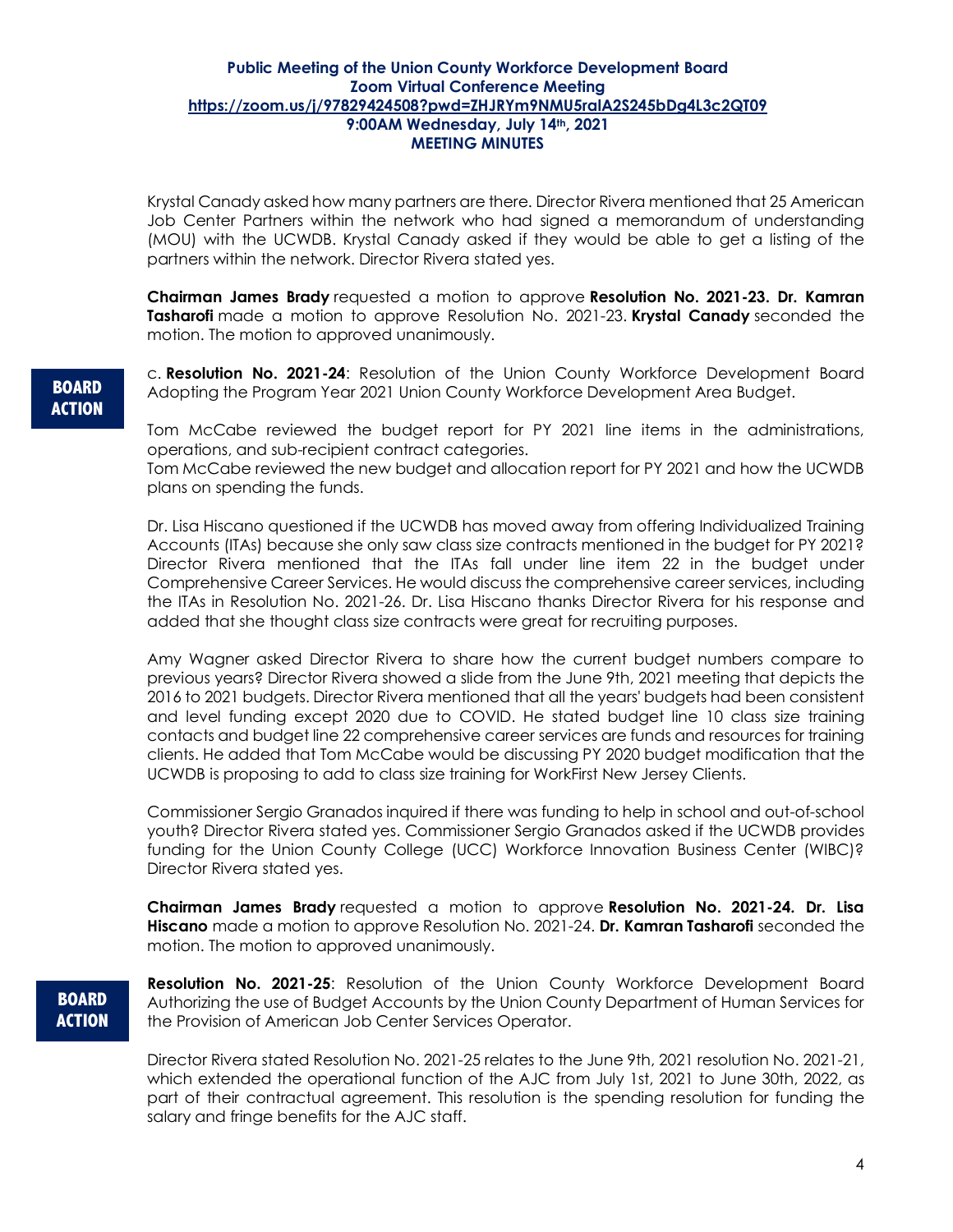**Chairman James Brady** requested a motion to approve **Resolution No. 2021-25. Krystal Canady** made a motion to approve Resolution No. 2021-25**. Gwen Ryan** seconded the motion. The motion to approved unanimously.

## **BOARD ACTION**

**Resolution No. 2021-26**: Resolution of the Union County Workforce Development Board Authorizing the use of Budget Accounts by the Union County Department of Human Services for the Provision of Comprehensive Career Services.

Director Rivera stated this resolution relates to funding budget line 22 Comprehensive Career Services that Tom McCabe discussed earlier. Director Rivera mentioned he had meetings with Commissioner Sergio Granados and Director of Human Services Debbie Ann Anderson to discuss that the UCWDB provides greater guidance to the AJC on operationalizing Title I services under WIOA. Director Rivera reviewed the slides, which detail what categories fall under comprehensive career services such as supportive services, On the Job Training, Incumbent Worker Training, and other work-based training.

Chairman James Brady thanked Director Rivera for the explanation and expressed his interest in getting back to in-person meetings.

Commissioner Sergio Granados mentioned the collaboration between the Deputy County Manager Amy Wagner, Debbie Ann Anderson, and the local NAACP to ensure the county provides individuals with employment opportunities. He credited Amy Wagner and Debbie Ann Anderson with having successful job fairs over the past few months.

**Chairman James Brady** requested a motion to approve **Resolution No. 2021-26. Dr. Kamran Tasharofi** made a motion to approve Resolution No. 2021-26. Krystal Canady seconded the motion. The motion to approved unanimously.

# **BOARD ACTION**

**Resolution No. 2021-27:** Resolution of the Union County Workforce Development Board amending the Program Year 2020 Union County Workforce Development Area Budget for the Purpose of Allocating Funding for Class-Size Training Contracts.

Tom McCabe discussed adjusting the PY 2020 budget and move free funding to the class size contract accounts.

Chairman James Brady asked Tom McCabe why his reports always went down to the pennies and didn't just round up? Tom McCabe informed the Chairman that the county finance system requires that the budget reflects every dollar down to the penny.

**Chairman James Brady** requested a motion to approve Resolution No. 2021-27**. Dr. Lisa Hiscano** made a motion to approve Resolution No. 2021-27**. Dr. Kamran Tasharofi** seconded the motion. The motion to approved unanimously.

## VIII. **American Job Center Report**

*The report submitted by AJC Director Debbie Ann Anderson is attached to these minutes.*

Debbie Ann Anderson mentioned that former Director Elton Armady is no longer with the American Job Center or the County of Union. She asked that any questions or concerns be directed to Melissa Lespinasse and herself until Elton's replacement is hired.